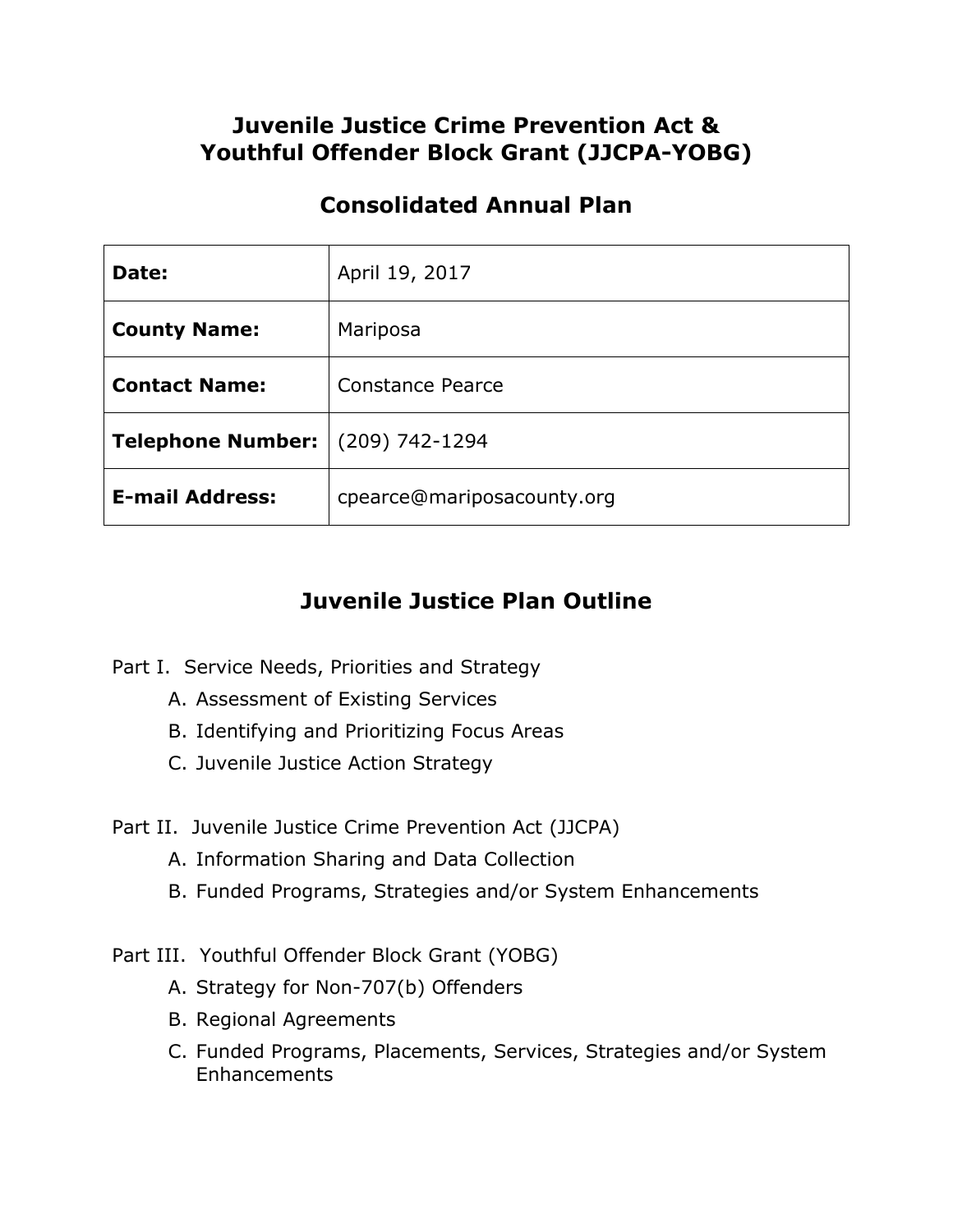# **Part I. Service Needs, Priorities and Strategy**

### **A. Assessment of Existing Services**

The Local Juvenile Justice Action Plan has not been updated since 2001. At that time, the Juvenile Justice Coordinating Council identified gaps in local services and prioritized them in order of greatest need. In 2001, a school based truancy intervention program was selected as the top priority. Many of the other needs identified in the 2001 plan have also been addressed through the implementation of the Truancy Intervention Program; hiring of additional school based counselors; and the implementation of the Children's System of Care Program.

The truancy intervention program provides supportive services to the school district and students which has steadily improved truancy rates throughout the county over the past sixteen years. The school district also hired additional counselors to assist students at all school sites. Mariposa County Behavioral Health and Recovery Services created the Children's System of Care Program (CSOC), which replaced the Family Solutions Program referenced in the 2001 JJCPA application. CSOC provides youth and family services based on an assessment of the families' needs and strengths. The youth and family partners are actively involved in the development of the case plan and goals.

In April 2017, the local Juvenile Justice Coordinating Council reviewed the programs and services supported by the JJCPA and YOBG allocations. The JJCC agreed that there continues to be a need to support the existing programs. The JJCC is also aware that they need to update the Local Juvenile Justice Action Plan of 2001.

Until the plan is updated, Mariposa County will continue to use existing resources to respond to juvenile crime. To make the best use of limited funding, Mariposa County has developed strong collaborative relationships between local agencies and organizations that provide services to the at-risk youth population. The key resources that target at-risk youth and their families include:

- Probation
- Law Enforcement
- Education
- Mental Health
- Health
- Social Services
- Drug and Alcohol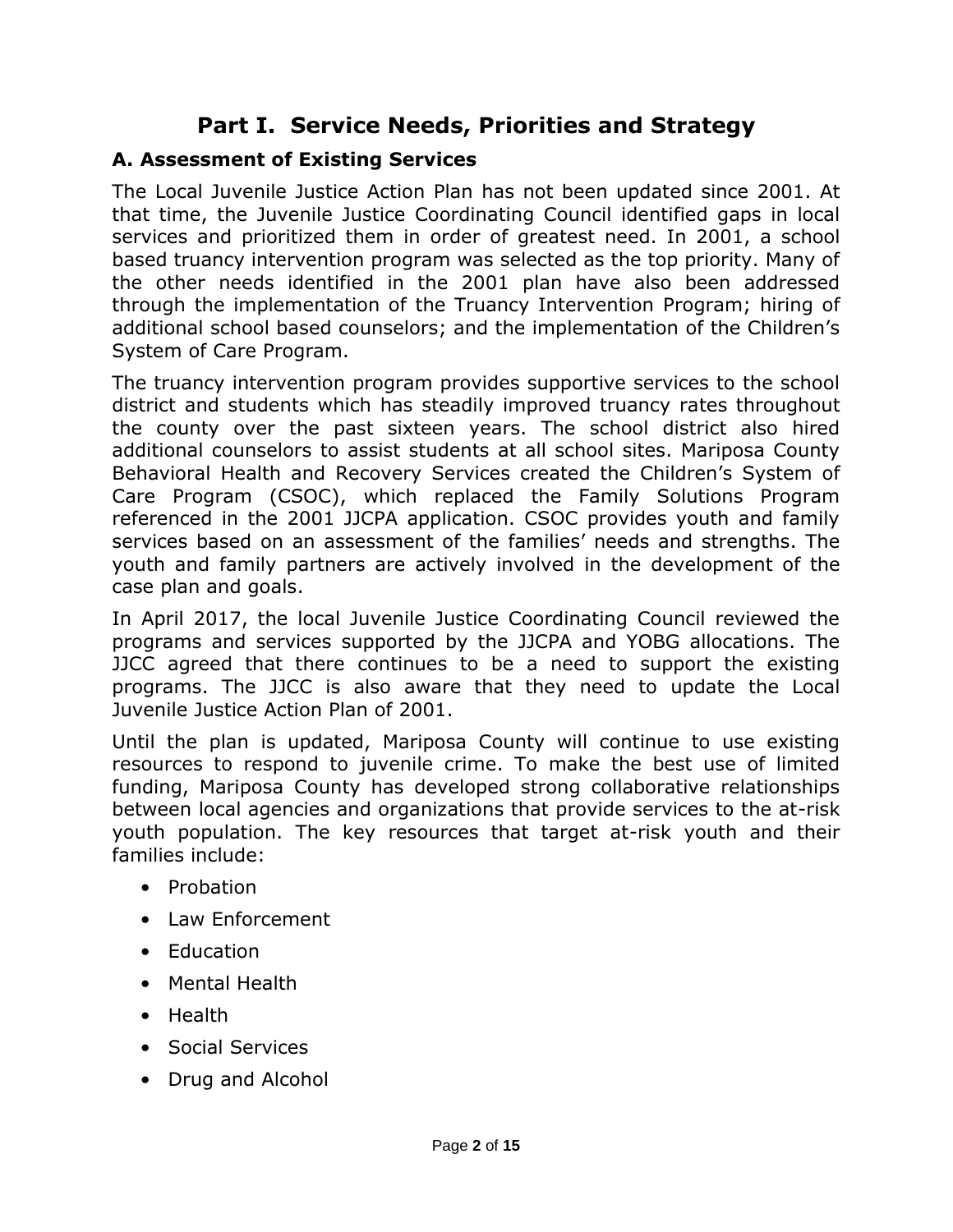### Probation Department

In 1992, Mariposa County built a four-bed special purpose juvenile detention facility. The local juvenile hall can house youthful offenders for up to 96 hours and is only open when a youth has been detained by law enforcement and transported to the facility. The local facility is staffed with extra-help employees only. Over the past several years, juvenile crime has steadily decreased across the country. Consequently, the number of youth needing secure detention has also declined. Additionally, the Probation Department implemented a detention risk assessment instrument (DRAI) to ensure that only those youth needing secure detention are booked into the facility. The consistent use of the DRAI further reduced local detentions of youthful offenders. The reduction in the number of youth detained locally made it difficult to maintain the number of extra-help employees needed to staff the local facility when needed. To address this issue, Mariposa County has contracted with two full-service juvenile hall facilities for the detention of our youth.

The Juvenile Division within the Probation Department has one full-time Deputy Probation Officer and one full-time Supervising Deputy Probation Officer. These officers work together to provide an appropriate level of intervention and prevention services which hold youthful offenders accountable, while keeping the community safe. In 2001, when the County first applied for the JJCPA funding, there were 62 youth on the juvenile caseload. Currently, the department is supervising only two youths, who are on deferred entry of judgement. The juvenile officers have been successful at handling many referrals informally, which include meetings with the offender and parent; referrals to diversion programs; and referrals to other service providers to avoid further involvement in the juvenile justice system.

One diversion program utilized is 3rd Millennium Classrooms, which is an online educational program paid for by the department. Youth who are referred as first-time offenders are referred to the on-line classes for shop-lifting, marijuana, alcohol and tobacco related offenses. 3rd Millennium Classrooms also offers a parent education program which is a companion course to the juvenile alcohol and drug education programs.

Another juvenile intervention program is the Truancy Intervention Program (TIP), which has been operative since its implementation in 2001. TIP has strengthened the collaborative relationship between the Probation Department, Mariposa County Unified School District and Sheriff's Department. The Deputy Probation Officer assigned to the Juvenile Division responds quickly to referrals received from the various school sites on students who are truant. This officer also responds to the school sites to help with students who are being disruptive to the learning environment.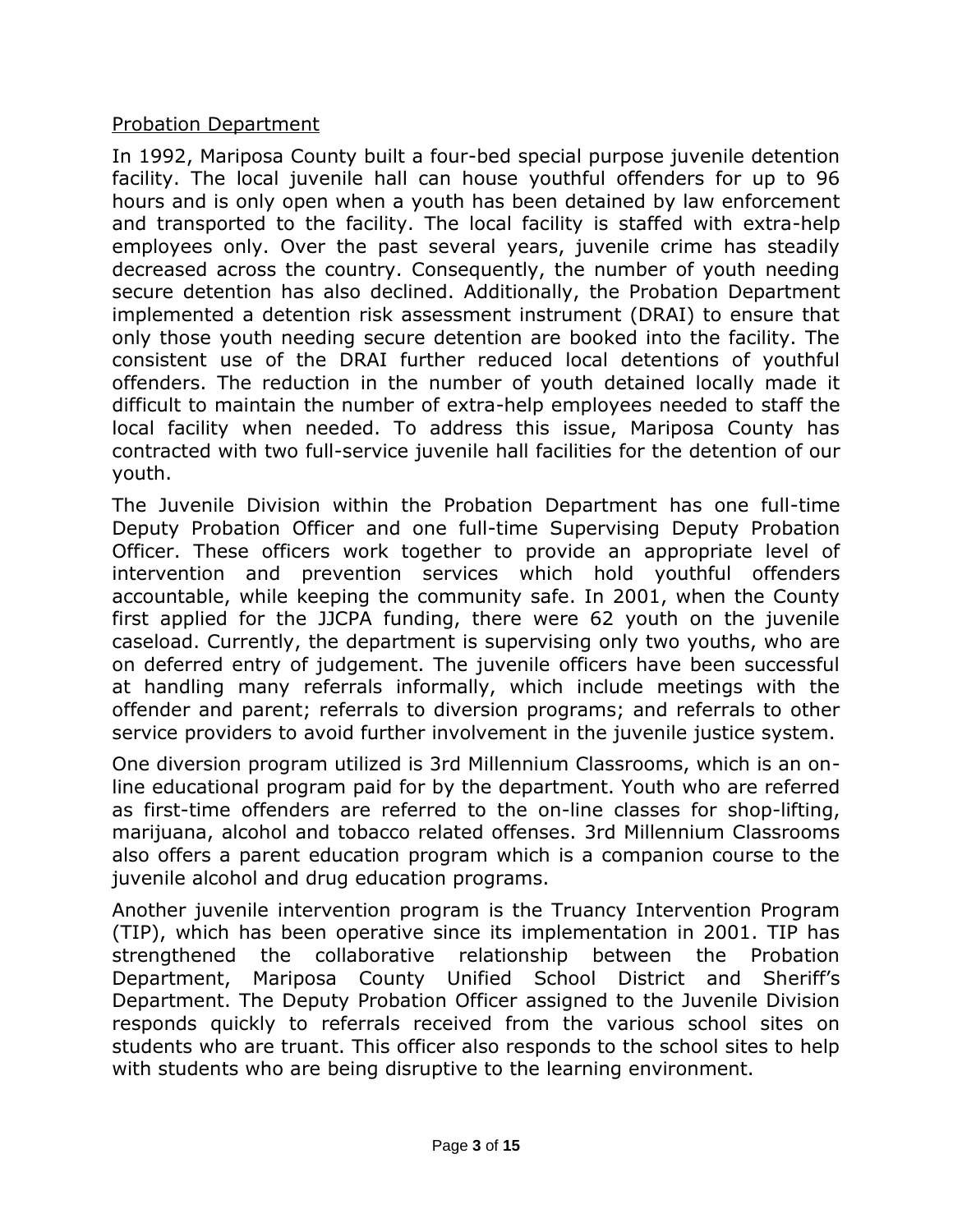Over the years the department has also used alternatives to detention and sentencing when deemed appropriate to do so. Applying the appropriate level of intervention or sanction is critical to the success of juvenile probation services. Over the past several years, electronic monitoring, community service, juvenile hall custody and supervision services have been used separately and in combination to meet the diverse need of our youthful offender population.

### Law Enforcement

The Mariposa County Sheriff's Office, District Attorney's Office and Probation Department comprise the local Drug Task Force team. The Drug Task Force is an interagency project developed to address the prolific drug problems in the community. The task force has eradicated millions of dollars' worth of illegal marijuana gardens and other drug operations over the years. A primary focus of the task force is to identify drug endangered children and make referrals to Child Welfare Services so appropriate services can be provided to this vulnerable population.

Mariposa County Search and Rescue program has been operable since 1976. The program recruits and trains youth to become volunteers in the local search and rescue efforts. Although privately funded, the Mariposa County Sheriff's Department organizes and trains the volunteers which include pilots, radio operators, mounted horsemen, off road vehicle owners, and others. The Search and Rescue group is used to locate and assist victims and carry out "grid" searches. Search and Rescue gives youth excellent training in many areas and opportunities to be helpful in ways that they and others can immediately recognize.

### Education

The School Attendance Review Board (SARB) meets monthly to review students who are having attendance or behavioral problems in school. SARB members include the Truancy Intervention Program's Deputy Probation Officer, Chief Probation Officer, Sheriff, Deputy District Attorney and representatives from the Human Services Department and school sites. The TIP DPO acts as an arm of SARB to assist students and parents with attendance and behavioral needs. The DPO often provides transportation to students who have missed their bus or don't have other forms of transportation to get to school. The DPO also responds to residences to support parents when youth refuse to go to school. The immediate intervention provided by the Truancy Intervention Program has been instrumental in reducing the number of referrals that are sent to SARB.

The Mariposa County Unified School District (MCUSD) is the lead agency for Healthy Start, an interagency collaborative program. A wide variety of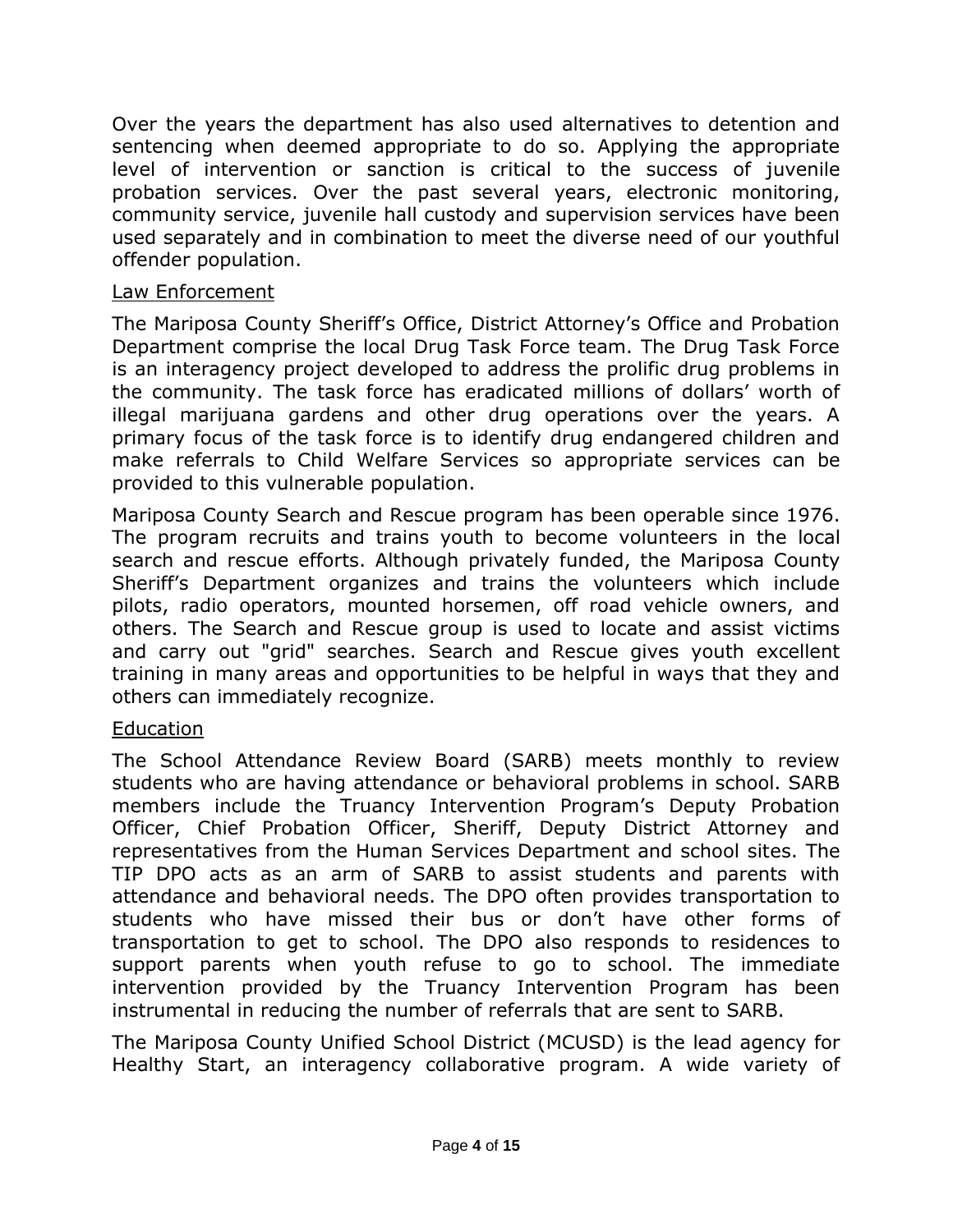support services are offered at the school site by Healthy Start staff and representatives from several local agencies and organizations.

MCUSD also provides counseling services at each of their school sites. Most recently, the Justice Assistance Grant provided funding to a new school program implemented in 2015 that covered the cost of a Behavioral Specialist. This position has provided observation, training and support services to teachers and their students with significant behavioral problems. This program has been successful in reducing the number of suspensions and expulsions of students.

### Mental Health

Mariposa County Behavioral Health and Recovery Services provides individual, group and family counseling services to youth and adults.

Unfortunately, with the realignment of Human Services funding, the local Wraparound Program was discontinued. However, Intensive family focused services are now provided by the Children's System of Care Program, which is similar to the wraparound program. Families referred to this program participate in Child and Family Team meetings to identify the strengths, weaknesses and needs of the family. Each child and family team member has identified roles and responsibilities designed to address the issues and support the family.

The MiWu-Mati Healing Center provides client-centered services to American Indian clients, integrating professional clinical counseling services with traditional Native American values and practices. The Center provides counseling, crisis and referral services, community mental health intervention and prevention activities to American Indian families, adults and children. Eligibility for services is based on the client's self-identification as being Native American.

### Drug and Alcohol Services

Mariposa Safe Families, Inc. (MSF) is Mariposa County's designated Child Abuse Prevention Coordinating Council. MSF provides drug and alcohol intervention and prevention services through their Friday Night Live and Club Live programs offered at the high school and elementary school sites throughout the county. Both programs promote positive and healthy youth development.

Mariposa County Behavioral Health and Recovery Services provide individual and group drug and alcohol counseling to adults and youth.

The Alcohol and Drug Advisory Board was established as a body to advise the county alcohol and drug administrator on substance abuse policy and programs. The Advisory board has also taken responsibility for providing direct services in the community. This group actively participates in the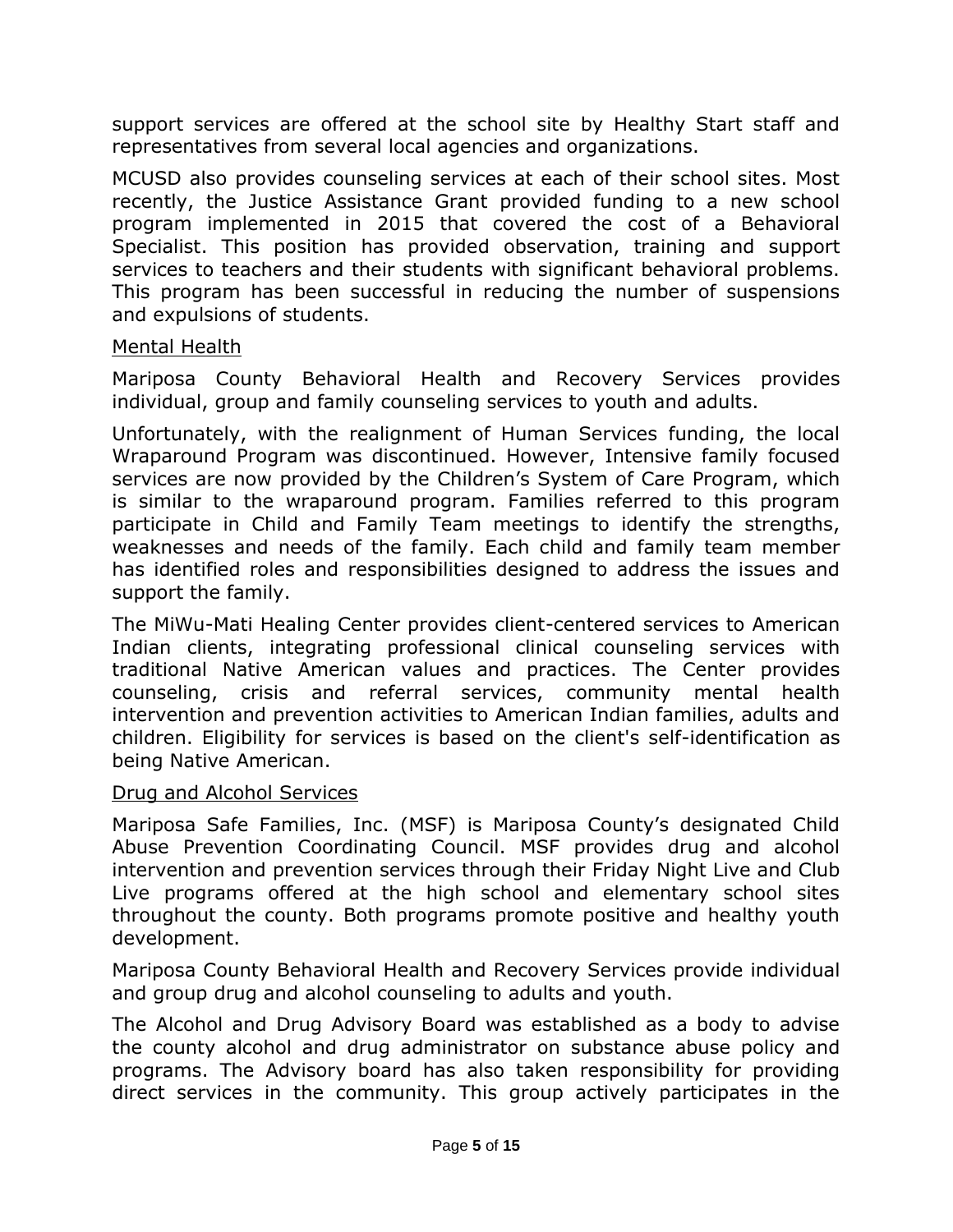annual County Fair, the Coyote Howl and other community events with games and education for youth and adults, alike.

MiWu-Mati Counseling also provides alcohol and drug counseling services and activities for youth and adults. All services are culturally designed for the Native American population.

### Health

The Mariposa County Health Department provides community and environmental health education and services. Community health services include children's immunization and dental programs; children's health and disability prevention program; Smart Start visiting nurse program; communicable disease control; public health emergency preparedness program and tobacco education program, to name a few.

The Health Department's environmental health services include programs that help protect the health, safety and well-being of the public and preserve the quality of the environment. Department specialists inspect, oversee and monitor regulated programs and facilities to ensure compliance with regulations.

### Community Based Services

Ethos Youth Center supports young people in bringing positive change to youth culture and supports youth more holistically. The mission of Ethos is to empower young people in Mariposa County to participate fully in their community and thrive in a place of creativity, security, and support. Ethos is open weekday afternoons and Saturdays. Ethos provides free counseling, school tutoring, food and a safe place for youth 12-18 years old to hang out and establish relationships with caring adults.

Mariposa Safe Families' mission is to provide community events that nurture safe and healthy families. The annual Safe At Home event promotes Child Abuse Prevention Month. It is a free family fun fair that is intended to link participants to services and opportunities within our community that will support children and the families that are raising them. The Daddy Daughter Dance is an annual event open to everyone to help nurture father-daughter relationships. The annual Halloween Trunk or Treat event is organized to provide a safe environment for families to engage in the trick or treat activity, while providing families with access to local resources.

Court Appointed Special Advocates (CASA) is a national, nonprofit organization that focuses on volunteer advocacy for abused and neglected children. Mariposa County's CASA Program was founded in 2004 and has been serving Mariposa County dependency youth ever since. In 2015, CASA started providing advocacy services to delinquent youth, as well. In 2016, CASA received funding to develop the RECESS Program. RECESS is a free childcare program for parents or guardians who have children who have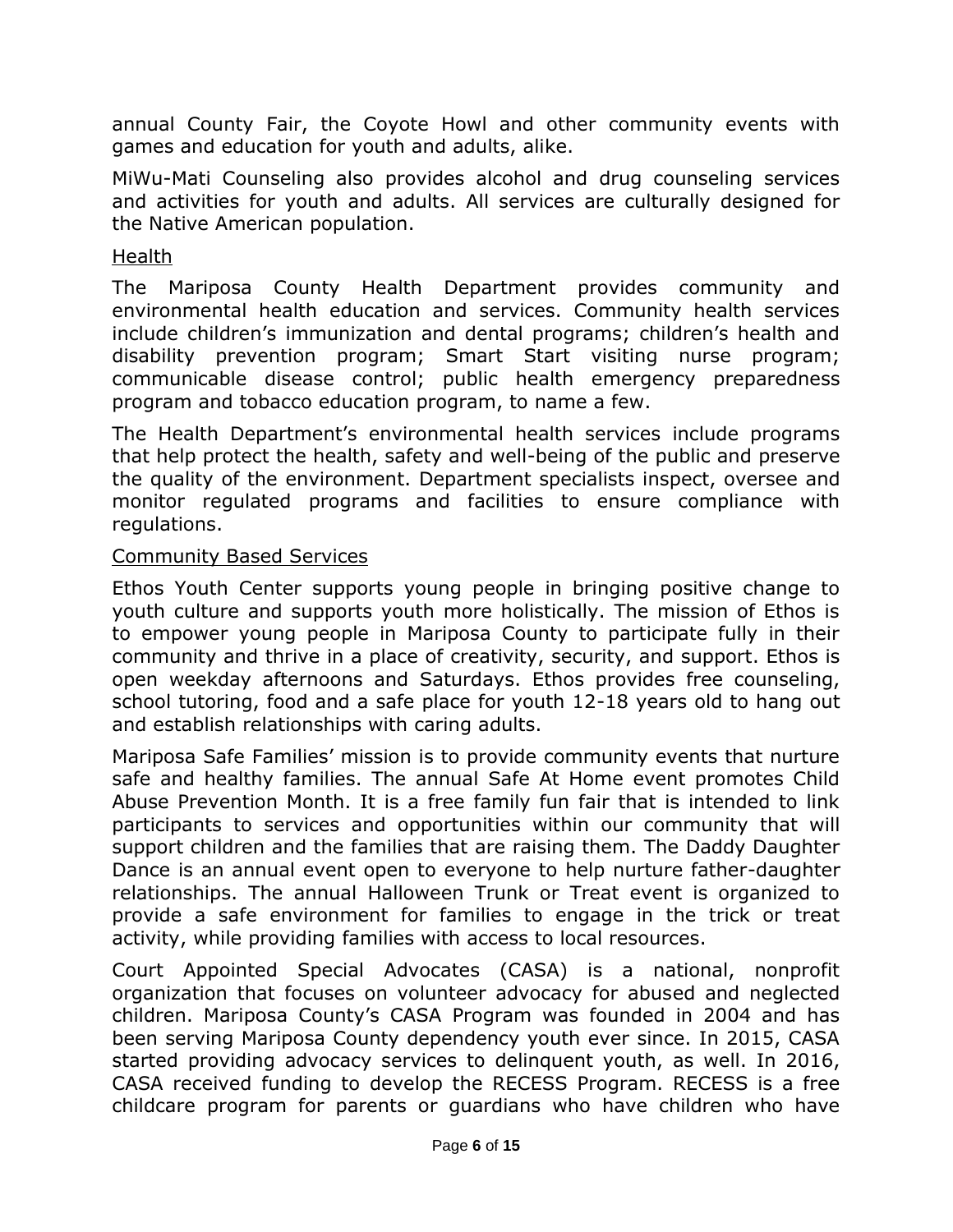been through tough times and the parent or guardian needs some time to themselves.

## **Community Collaboration**

Collaboration in Mariposa County has always occurred naturally here. Mariposa is a small county, with no incorporated areas, so there are no competing levels of local government.

Agency officials have broad areas of responsibility. Each official "wears several hats" and represent programs that would be housed and staffed separately in larger counties. Mandated boards, committees and councils often consist of the same representatives from each agency and community based organization. Agency representatives are continuously working on their interrelationships in order to effectively carry out their many responsibilities with a minimum of duplication and overlap.

Mariposa County agencies are flexible, and bend to meet environmental conditions and the needs of the people. This requires collaboration, which has become a shared value in our county. It is not unusual to find virtually every government and private agency or community group represented at a single meeting to discuss community problems. The county's high level of collaboration is extremely beneficial when we are working together to identify and fill service gaps with limited resources.

Agency representatives agree that all at-risk families are often served by multiple agencies. Because our county is small, service providers are able to get to know each other well and the clients we serve. Therefore, we are able to share the tasks of information gathering and case planning, to best meet the needs of our youth and families. Mariposa County will continue to work collaboratively, as we have been for years, to support the integration of services.

## **B. Identifying and Prioritizing Focus Areas**

Mariposa County's rural nature makes the prioritization of neighborhoods nearly impossible in our rural community. There are no cities in Mariposa County. The largest town and county seat is Mariposa. Mariposa has a population of approximately 2,200 people, based on the 2010 census; and is the center of most services. Many of our youth live in "neighborhoods" that are best defined as geographical neighborhoods; not population centers, which are normally associated with the definition.

Yosemite National Park is partially located in Mariposa County. No discussion of youth impact on neighborhoods could be made without mentioning Yosemite National Park. The park continues to have a lack of Federal resources to deal with juvenile crime in the park. Although, with the reduction in delinquent activities over the past several years nationwide, the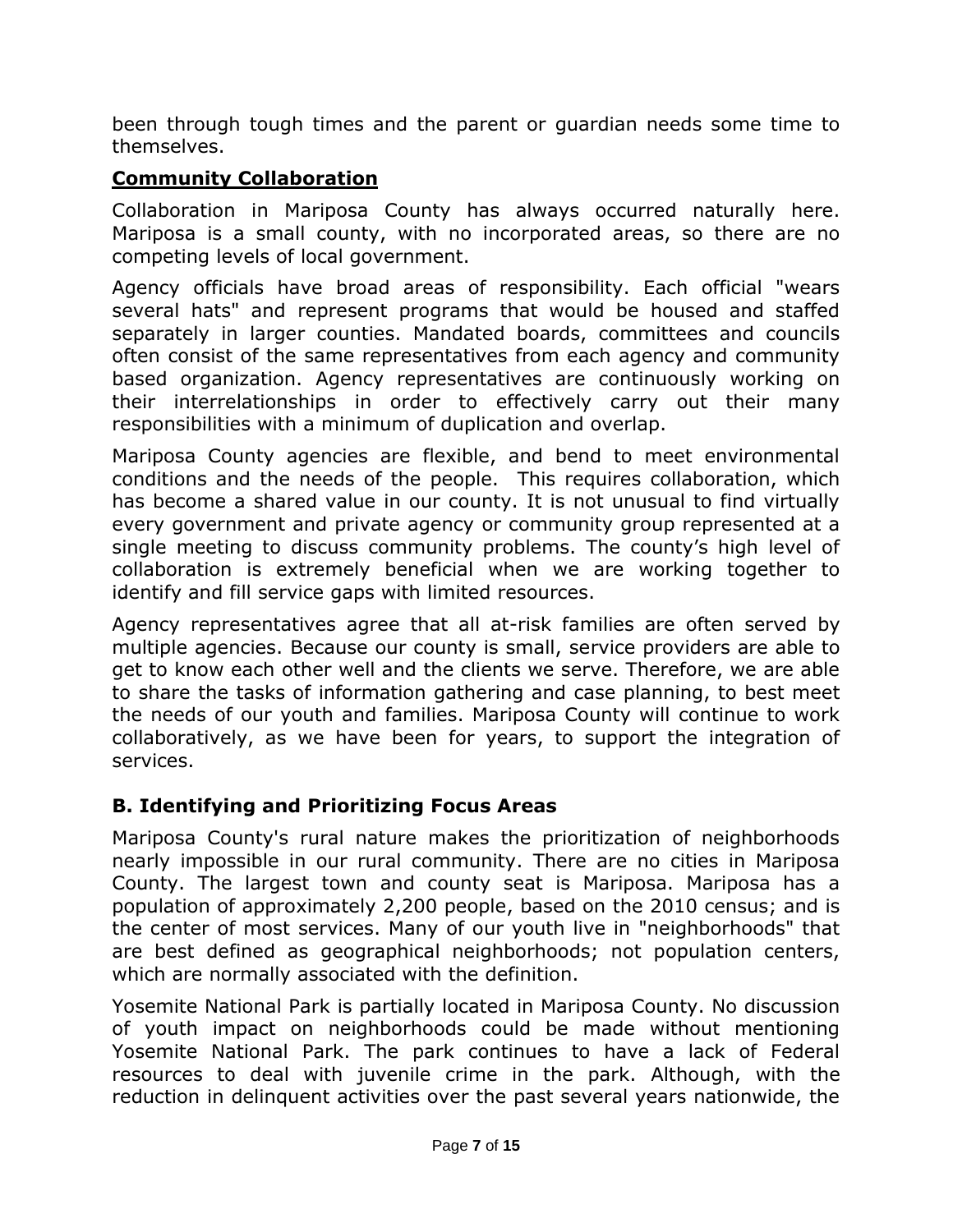Probation Department in Mariposa County has not received many juvenile crime referrals from the park.

Since Mariposa is the area of most activities, many youth related activities are centered there as well. Youth are known to congregate in the downtown area. The recent addition of the Ethos Youth Center in Mariposa has become a popular location for youth to congregate, relieving some of the loitering issues for local businesses.

It is also difficult to prioritize and identify one school over another as being more at risk of delinquent crime than others. However, the Spring Hill Alternative Education School site generally deals with the more problematic students. This school site has students that have difficulty being successful at the other traditional school sites in the school district. The Deputy Probation Officer assigned to the Probation Department's Juvenile Division often responds to the alternative education school site to assist school personnel with those students who disrupt the learning environment.

## **C. Juvenile Justice Action Strategy**

In 2014, law enforcement agencies in the United States made an estimated one million arrests of persons under age 18, which is 50% less than the number of arrests made in 2005. The state of California and, more specifically, Mariposa County has also seen a steady decline in juvenile crime. Over the past several years, Mariposa County has been improving the continuum of services provided to youthful offenders in an effort to reduce the incidence of juvenile crime and delinquency locally.

Every effort is made to hold youthful offenders accountable for their actions, utilizing the least restrictive option available. The Probation Department has implemented several evidenced-based programs over the years; and has collaborated with local service providers to offer evidenced-based programs to meet the needs of youthful offenders and their families.

The department has utilized Project TND, a promising evidenced-based interactive program designed to help high school age youth resist substance use. Project TND is based on the theories of cognitive perception and behavioral skills. This program was successfully used within our department to divert first time offenders from the juvenile justice system. Another program used by Mariposa County Probation is the Aggression Replacement Training (ART), and was an effective evidenced-based program which concentrated on the development of individual competencies to address various emotional and social aspects that contribute to aggressive behavior in youth. With the decline in juvenile crime referrals, both of these programs were discontinued due to a lack of program participants. The most common early intervention program utilized by the department is 3rd Millennium Classrooms, an on-line educational program for low level offenders.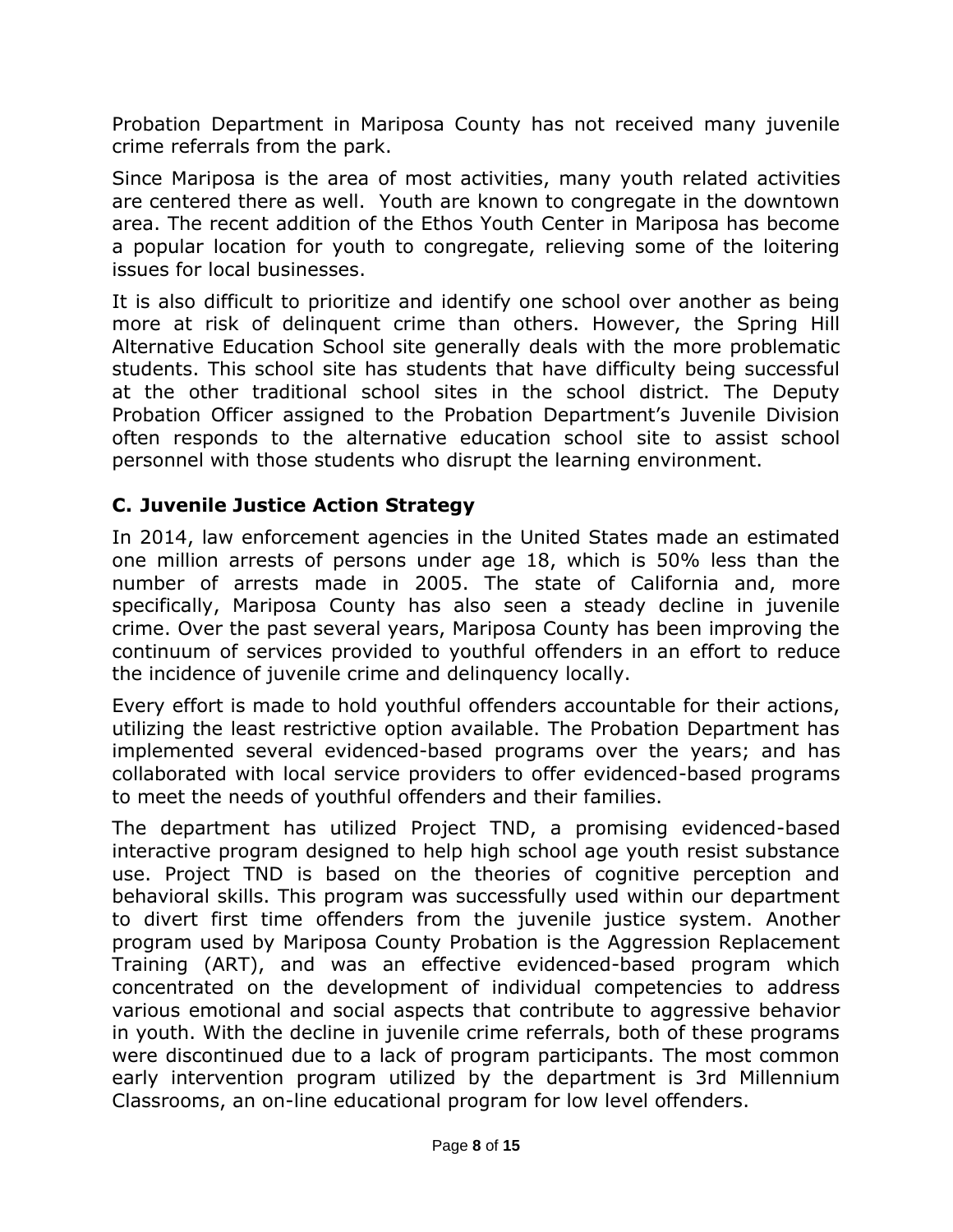The Probation Department has also implemented the use of juvenile assessment tools, an evidenced-based practice. The assessment tool has been used to identify low to high risk offenders, allowing the department to focus limited resources on those offenders who need them the most. With the use of the assessments, the department has been able to establish appropriate supervision ratios of juvenile offenders. Additionally, the department uses incentive-based supervision to motivate juvenile probationers to make positive and successful choices.

The Juvenile Justice Coordinating Council is familiar with the programs and services funded by JJCPA and YOBG. The Council continues to support the use of JJCPA funding to cover the costs to maintain a full-time deputy probation officer assigned to the Probation Department's Juvenile Division. Furthermore, the Council believes that the services provided to local students and the school sites through the Truancy Intervention Program has been instrumental in reducing local truancy rates, suspensions and expulsions. The Council supports the Probation Department's desire to continue the Truancy Intervention Program. This program will continue to support a comprehensive continuum of responses to juvenile crime, enhance collaborative and integrated approaches, and implement a system of swift, certain, and graduated responses for at-risk youth and juvenile offenders.

Incidents of arrest, incarceration, and probation will be our measures of ongoing success. Youthful offenders under a program of supervision by the Probation Department will be measured by their successful completion of probation or deferred entry of judgement program. For minors not on probation, measures of success will include attendance in school and reduced recidivism rates.

While we recognize that in the future, other identified service gaps may be identified and need to be addressed, we feel priority should be given to the school based intervention strategy, which has proven to be a successful program. Poor school performance and or behavioral problems have been proven to be a major predictor of future delinquent behavior. The Mariposa County School District continues to need assistance in working with these youth. The JJCC recognizes the benefit to the community to provide services on the front end while maintaining the current continuum of responses. It also recognizes the demonstrated effectiveness that similar programs have had at integrating services and intervention/prevention strategies.

The JJCC believes that a truancy intervention program will continue to reduce the truancy rate in our school district. This supports the Juvenile Justice Plan in that attendance in school has demonstrated to reduce the risk of youth entering the juvenile justice system.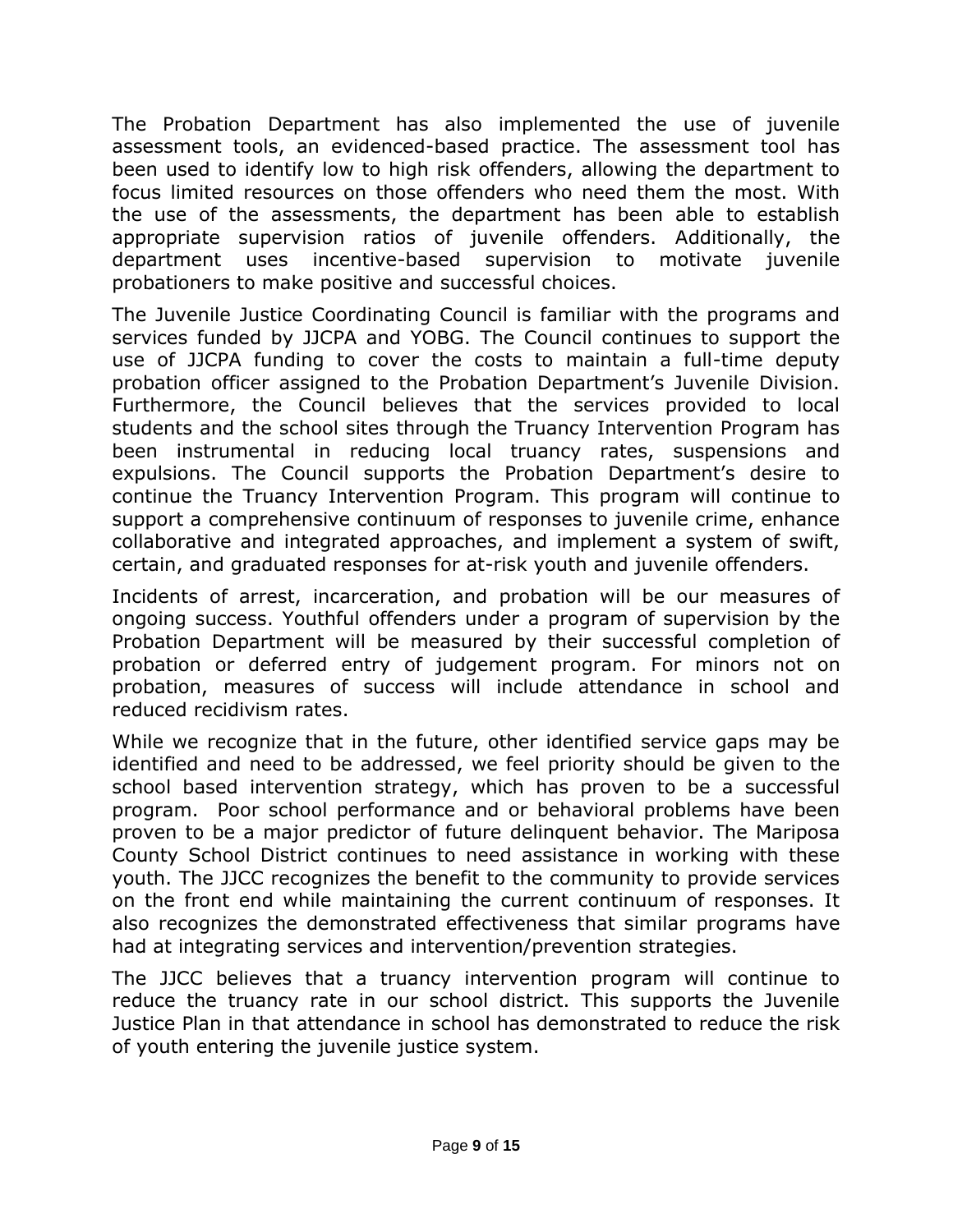# **Part II. Juvenile Justice Crime Prevention Act (JJCPA)**

## **A. Information Sharing and Data**

The Court, Sheriff's Office, District Attorney's Office and Probation Office share a computer database that allows for sharing of information. Each agency compiles data on juveniles for individual departmental evaluation. The Probation Department also submits reports to DOJ on juvenile arrests and disposition data through the Juvenile Court and Probation Statistical System. Probation also has an interagency release form to resolve confidentiality concerns. Parents sign the form, indicating which department(s) may exchange information.

Mariposa County's small size lends itself to the oldest system of information sharing, word of mouth. Whether it is a case going to court or a problematic youth in the school system, it is not unusual to hear about it through personal contact with the involved parties. Community partners work effectively together to share information needed to provide appropriate services to youth and their families.

## **B. Funded Programs, Strategies and/or System Enhancements**

### **Program Name**

Truancy Intervention Program (TIP)

## **Evidence Upon Which It Is Based**

Mariposa County's Truancy Intervention Program was developed in 2001. Our program was based on the Kern County Truancy Intervention Program, which had a demonstrated record of success since 1988. Additionally, Mariposa County used the guidelines identified in the Manual to Combat Truancy, released in July 1996 by the U.S. Department of Education in cooperation with the U.S. Department of Justice.

## **Description**

The Truancy Intervention Program (TIP) is a collaborative effort on the part of the Mariposa County School District, Probation Department and Law Enforcement. The program objective is to reduce the truancy rate of students.

TIP is also an early intervention program to divert youth from future involvement in the Juvenile Justice System. School based probation officers handling truancy issues have proven effective across the State of California and the Nation to be effective in reducing truancy rates. There is currently one Deputy Probation Officer (DPO) assigned to the school district in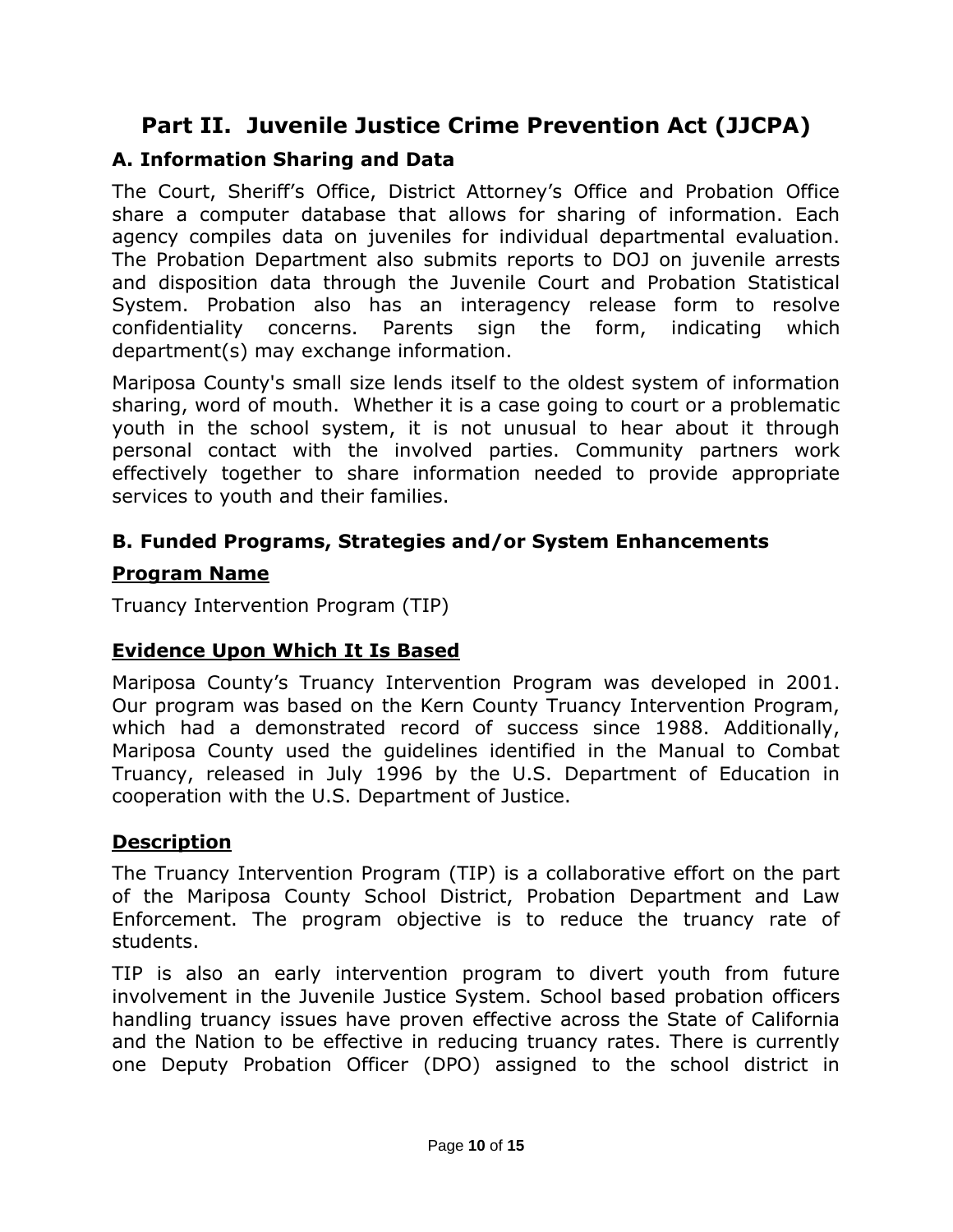Mariposa County. JJCPA funding will be utilized to support the cost to maintain a full-time Deputy Probation Officer assigned to the program.

The benefits from the reduction of truancy are:

- Opportunity to improve academic success;
- Improve overall commitment to education;
- Address anti-social behaviors;
- Reduce the drop-out rate of students;
- Fewer daytime crimes committed by youthful offenders;
- Increase in ADA funding for the school district.

The DPO will be a liaison between the family, school and the community. Although intervention programs differ to some degree in each school, the goal is the same, reduce the truancy rate of students. The DPO will work in tandem with school personnel to address the problem of absenteeism by reviewing the school records and discussing previous problematic issues. The DPO will conduct in-service training with school personnel regarding attendance monitoring and school site intervention tactics.

Once a student has been identified as a truant and referred to the school DPO, a letter will be sent to the home of each student, apprising the parent(s)/guardian(s) of the problem. In most cases, a home visit by the TIP Officer will be conducted if the problem persists.

Students who are habitually truant are identified by:

- Attendance clerks
- Counselors
- Teachers
- Parents/Guardians
- Law Enforcement

Once a student is referred to the TIP DPO:

- The DPO will contact the student and parent/guardian at home or school.
- The family is made aware of laws pertaining to truancy and a plan will be devised to get the family in compliance with the law.
- Collateral information will be gathered.
- Referrals will be made to community resources and the school counselor.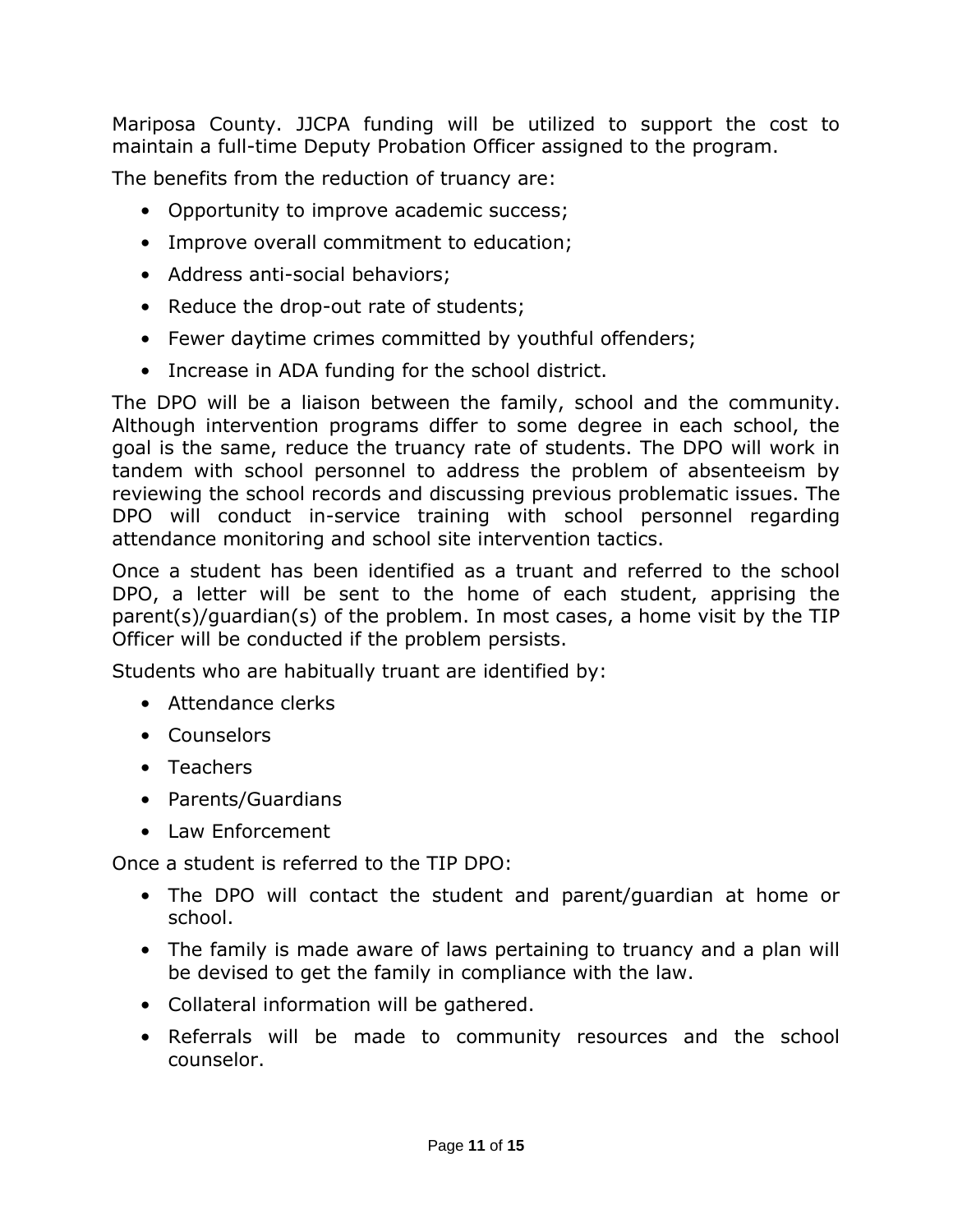- The TIP DPO will continue to sit on the SARB Panel and provide information regarding pre-SARB intervention services.
- SARB cases will be monitored by the TIP DPO for compliance with the voluntary contract.
- If a student is not in compliance with their SARB contract, the student will be contacted and the family will be notified of the continuing problem.
- Potential obstacles will be assessed and a decision will be made regarding whether a student is appropriate for Informal Probation, pursuant to 654(a) Welfare and Institutions Code (WIC).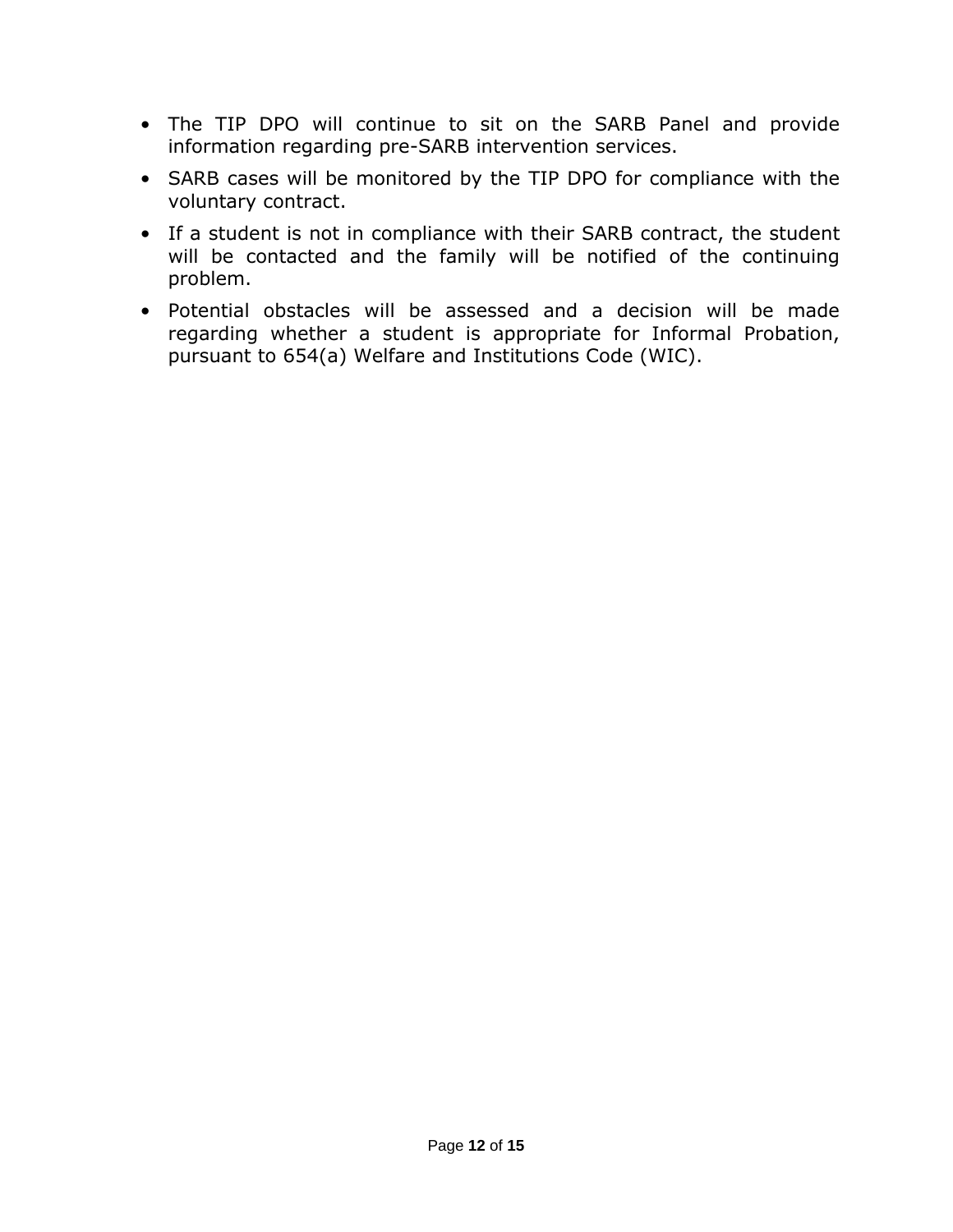# **Part III. Youthful Offender Block Grant (YOBG)**

## **A. Strategy for Non-707(b) Offenders**

Every youth who has committed a felony is assessed at the onset of their case to determine the likelihood of future law violations and ability to comply with probation conditions. The PACT Assessment tool is used to identify criminogenic risks and needs of probation youth; and has been instrumental in assisting our officers in providing an appropriate level of intervention, services and referrals.

The program's targeted population includes WIC 602 youth who have been identified as DEJ youth, felony offenders, repeat offenders, and at-risk youth. This population includes youth who are on probation for felony or misdemeanor offenses involving violent/serious offenses, drug offenses, sex offenses and offenders with mental health needs. This population also includes youth in out-of-home placement or at risk for out-of-home placement.

Youth at risk for placement or detention are served by the local Children's System of Care Program (CSOC), provided through Mariposa County Human Services Department. The CSOC Program provides counseling, mentoring, parental role-modeling and other supportive services used successfully to reduce the out-of-home placement and detention of this population.

Although our Juvenile Probation Caseload has declined steadily over the past several years, there are currently two Deputy Probation Officers assigned to the Probation Department's Juvenile Division. One Deputy Probation Officer is assigned to manage the Juvenile Division and is the Superintendent of the County's Special Purpose Juvenile Hall. One Deputy Probation Officer is currently assigned to supervise all youth on Probation, which includes the youth who meet YOBG program requirements. This officer is also assigned to the Truancy Intervention Program. In all wardship and deferred entry of judgement cases, individualized case plans are developed with the participation of the minor and parent to identify the risks and needs of the youth so appropriate services can be provided to address the youth's criminogenic factors and promote rehabilitation.

The department has collaborative relationships with the local school district and service providers. The officer regularly participates in MDT, TDM, CFT and school meetings to address the needs of the youth and families and coordinate agency efforts. The DPO has weekly contacts with targeted youth, their parents, teachers and service providers as needed. This allows the officer to evaluate the youth's compliance with probation conditions. Youth who do not meet YOBG program requirements typically have monthly contact with their probation officer, to report their progress toward meeting the conditions of their probation.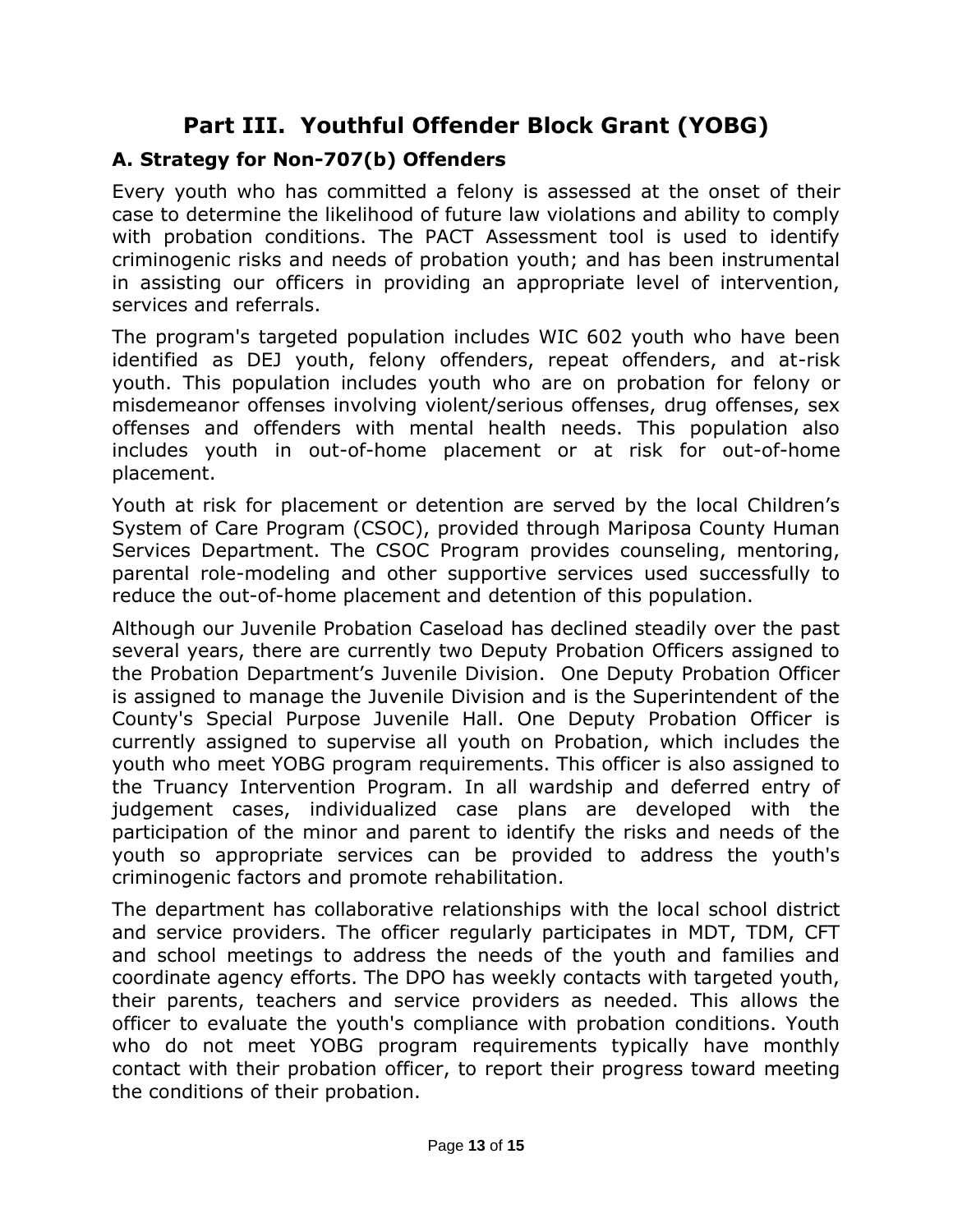The Department has utilized several evidenced based programs in the past. The previously mentioned ADAPT Program was very effective. Additionally, the Victim Offender Reconciliation Program (VORP) is also available and is a non-profit community based program designed to facilitate a meeting between the victim, offender and offender's parents to discuss the offense and needs of the victim. 3rd Millennium Classrooms is an on-line educational program that is currently utilized for first-time or low-risk offenders, targeting marijuana/alcohol and shop lifting offenses.

## **B. Regional Agreements**

Mariposa County has a Special Purpose Juvenile Hall, which can hold youth in custody for up to 96 hours. The facility is staffed with extra-help, on-call employees only. Unfortunately, over the past several years it has been difficult to hire enough employees required to cover 24 hour shifts in the juvenile hall. Therefore, Mariposa County has housing contracts with the Madera and Kern County Juvenile Detention facilities. Youth requiring detention, pending a court appearance, are transported to one of these out of county facilities.

YOBG funds may be used to cover the contract housing fees for youth detained in Madera or Kern County facilities. Furthermore, YOBG funds may be used to cover medical or mental health costs for detained youth requiring these services while under the care, custody and control of the Mariposa County Probation Department.

### **C. Funded Programs, Placements, Services, Strategies and/or System Enhancements**

### **Program Name**

Youthful Offender Program

## **Nature of Coordination with JJCPA**

Mariposa County has had an effective Truancy Intervention Program (TIP) funded by JJCPA. JJCPA supports the costs associated with retaining a fulltime Deputy Probation Officer assigned to the Juvenile Division. This officer is responsible for the supervision of all youthful offenders on Juvenile Probation, including YOBG targeted youth and TIP participants.

The JJCPA prevention and early intervention program has had a positive impact in reducing local truancy rates and identifying youth with other risks and needs. The collaborative efforts of these two programs continue to be successful.